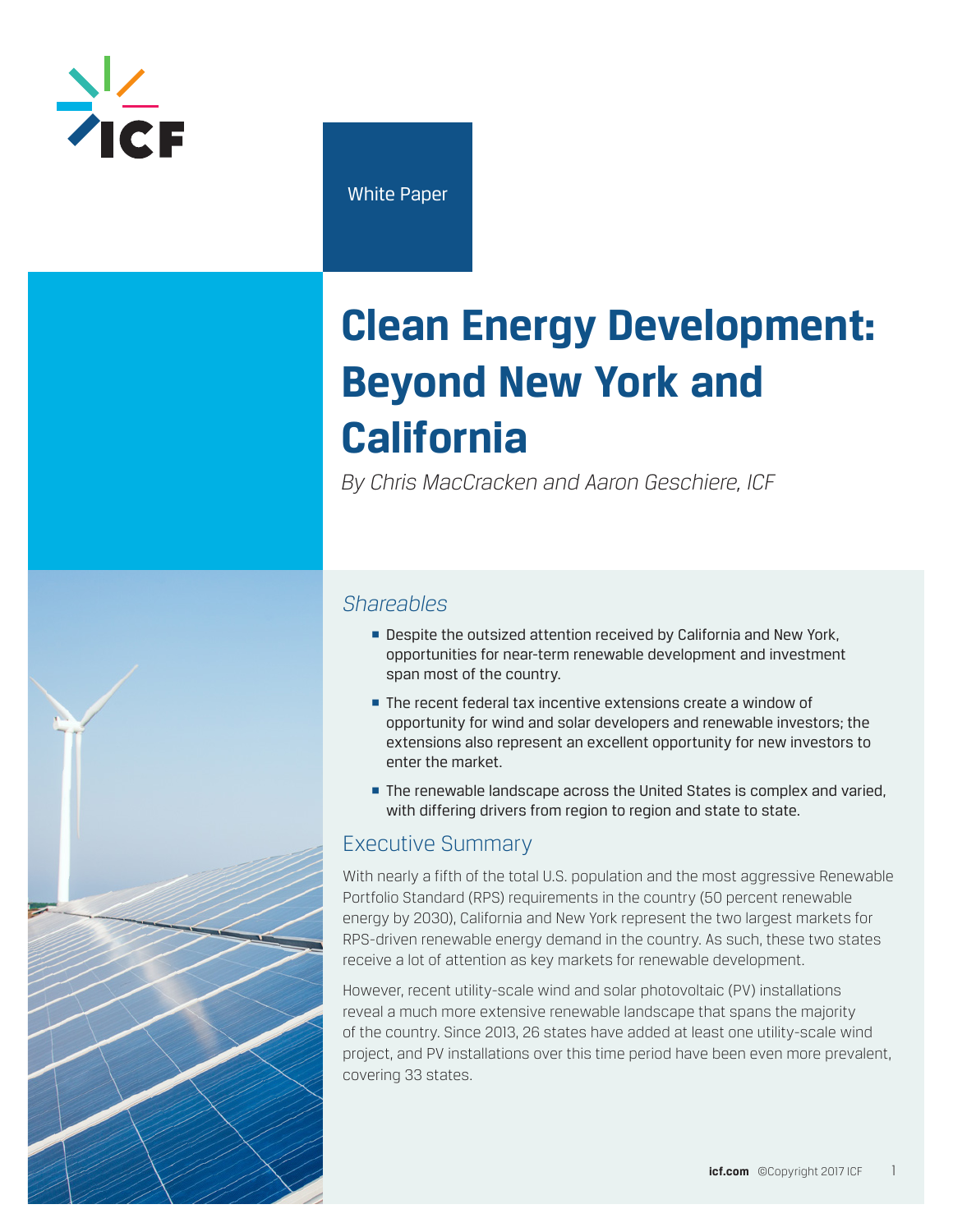

EXHIBIT 1: WIND AND SOLAR PV CAPACITY INSTALLATIONS BY REGION, 2013 THROUGH THE H1 2016 (MW)



#### Sources:

[1] Wind installation data were obtained from the American Wind Energy Association's quarterly "Wind Industry Market Reports."

[2] Solar installation data were obtained from Greentech Media's "Q3 2016 Solar Market Insight Report."

Aided by the long-term extension of the federal tax incentives for wind and solar passed by Congress at the end of 2015, this trend is set to continue in the coming years. Current major drivers of wind and solar development include:

- **<u>■ Improving Cost and Performance: According to the U.S. Department</u>** of Energy's 2016 report "Revolution…Now," costs for land-based wind and utility-scale solar have decreased by 41 percent and 64 percent, respectively, since 2008.**<sup>1</sup>**
- **Federal Tax Incentives:** The federal tax incentives for wind and solar were extended in the Consolidated Appropriations Act, 2016, passed by Congress in December 2015. The Production Tax Credit (PTC), which is typically associated with wind, was extended for projects that begin construction through 2019.<sup>2</sup> The Investment Tax Credit (ITC), typically associated with solar, was extended for projects that begin construction through 2021

<sup>1</sup> As measured by levelized cost of energy (LCOE). Source: [https://www.energy.gov/eere/downloads/](https://www.energy.gov/eere/downloads/revolutionnow-2016-update) [revolutionnow-2016-update](https://www.energy.gov/eere/downloads/revolutionnow-2016-update)



<sup>&</sup>lt;sup>2</sup> Eligible projects trigger their construction date by meeting one of two tests. The first is to begin "physical work of a significant nature." The second test is the 5 percent safe harbor test, for which a developer must spend at least 5 percent of the expected total project costs, usually by placing an order for a significant piece of equipment.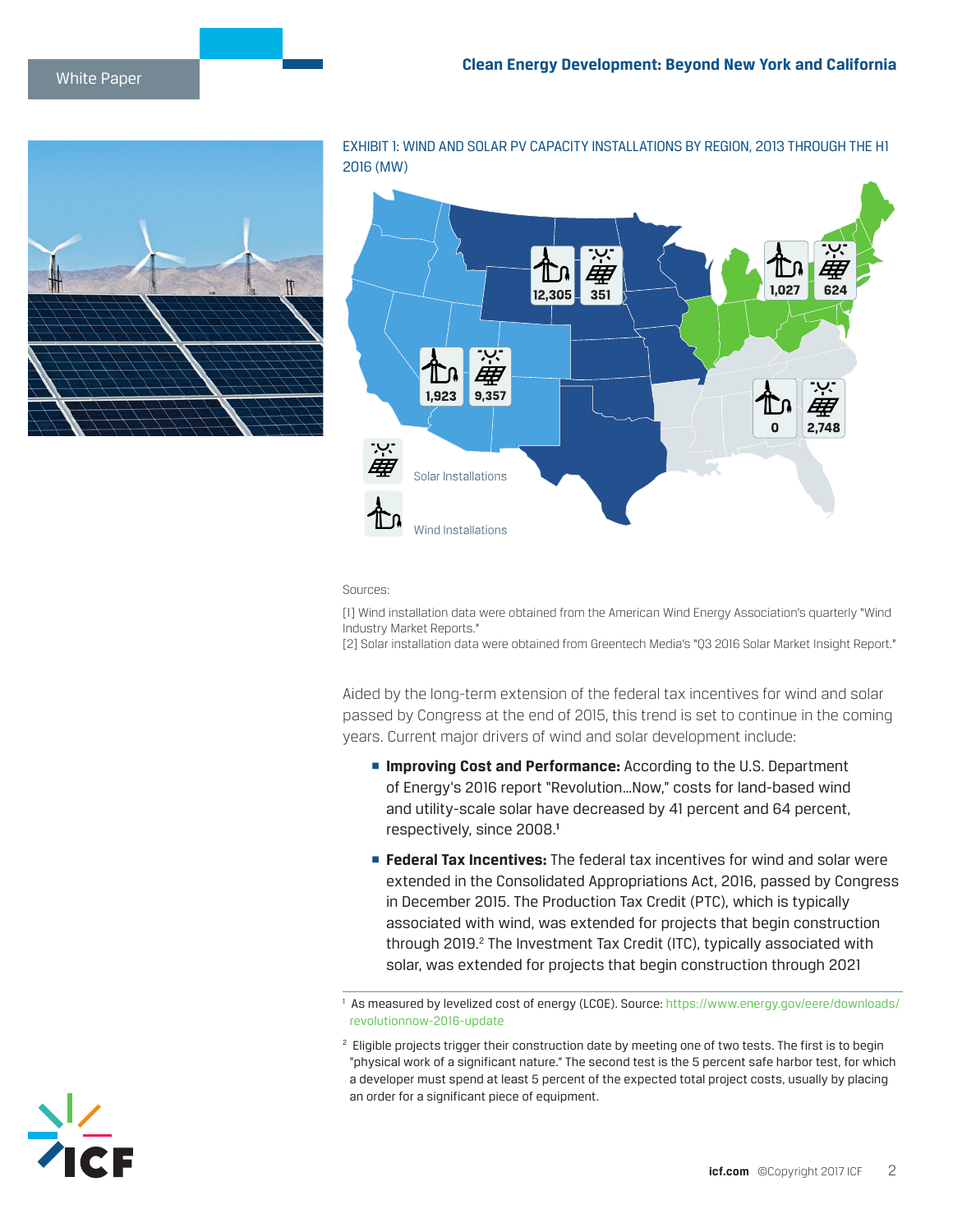However, the election of Donald Trump does introduce some uncertainty regarding the future of the federal tax incentives. While it is unlikely that the tax incentives are cut before the current phase-out schedule, there is a non-zero chance of that occurring in the process of overall tax reform.

- § **Renewable Portfolio Standards and RPS Carve-Outs:** 29 states and the District of Columbia currently have mandatory RPS policies. In addition, a number of states have carve-outs that set aside a portion of their requirement for specific technologies, such as distributed generation, solar, or offshore wind. However, a number of the nation's RPS requirements are oversupplied compared to long-term targets, meaning that the existence of an RPS policy does not necessarily make it a driver of renewable energy growth.
- **EXTER Public Utilities Regulatory Policy Act (PURPA): PURPA was created** in 1978 to promote ownership of generating assets by nonutility power producers in regulated power markets. Under PURPA, utilities are required to purchase power from independent producers at their calculated avoided cost. As the costs of solar power have come down, PURPA has started to drive solar installations in select states.

#### EXHIBIT 2: RENEWABLE ENERGY REGIONS



Although there are a number of drivers for wind and solar development in the United States right now, the relevant drivers can vary significantly from region to region. In turn, these drivers affect the development and investment opportunities for wind and solar in the coming years.

The map in Exhibit 2 characterizes four regions of the United States based on relevant drivers and each region's propensity to develop either wind or solar. These regions are described in further detail below.

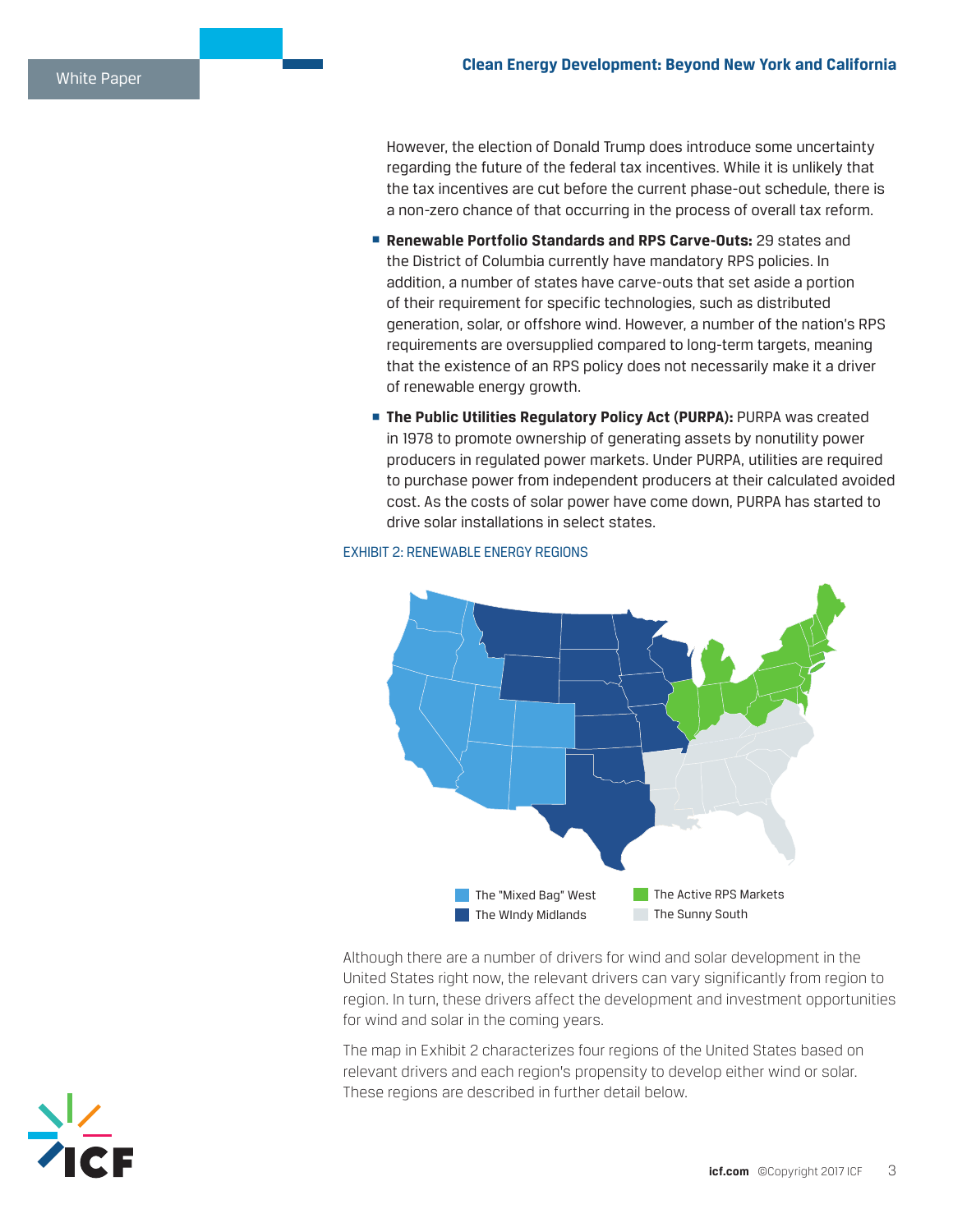

# The Sunny South

With only a single mandatory RPS policy and generally poor wind resources, renewable development in the South has lagged behind the majority of the country. However, driven by improving costs and performance for renewable technologies and federal income tax credits, more substantial renewable development in this region is beginning to occur.

The heat map in Exhibit 3 displays darker states providing greater nearEXHIBIT 3: SOUTHEAST REGION HEAT MAP



term opportunities for renewables than lighter states. Additional heat maps are provided for each section.

Outside of a handful of proposed wind projects in North Carolina and Tennessee, renewable development in the South will be dominated by solar PV in the coming years. The extension of the ITC for solar projects that begin construction by the end of 2021 will be especially impactful in this region and should drive solar development in the South through at least the mid-2020s. To date, at least one utility-scale solar project is operating or has been approved in each state in this region, although opportunities in Kentucky and Louisiana remain limited.

#### TABLE 1: RENEWABLE DEVELOPMENT FACTORS IN THE SOUTHEAST

| <b>State</b>         | <b>RPS Policy?</b> | Is the<br><b>RPS</b><br><b>Policy</b><br><b>Oversupplied?</b> | <b>Previous</b><br><b>Wind</b><br>Devt. | <b>Previous</b><br><b>Solar</b><br>Devt.? | <b>Is PURPA a</b><br><b>Significant</b><br>Driver? |
|----------------------|--------------------|---------------------------------------------------------------|-----------------------------------------|-------------------------------------------|----------------------------------------------------|
| AL, FL,<br>GA, TN    | <b>No</b>          |                                                               | <b>No</b>                               | <b>Yes</b>                                | <b>No</b>                                          |
| AR, LA               | No                 |                                                               | <b>No</b>                               | No.                                       | No                                                 |
| KY, MS,<br><b>VA</b> | <b>No</b>          |                                                               | <b>No</b>                               | Limited                                   | <b>No</b>                                          |
| <b>NC</b>            | Yes                | <b>Yes</b>                                                    | Limited                                 | <b>Yes</b>                                | <b>Yes</b>                                         |
| <b>SC</b>            | <b>No</b>          |                                                               | <b>No</b>                               | Limited                                   | <b>Yes</b>                                         |

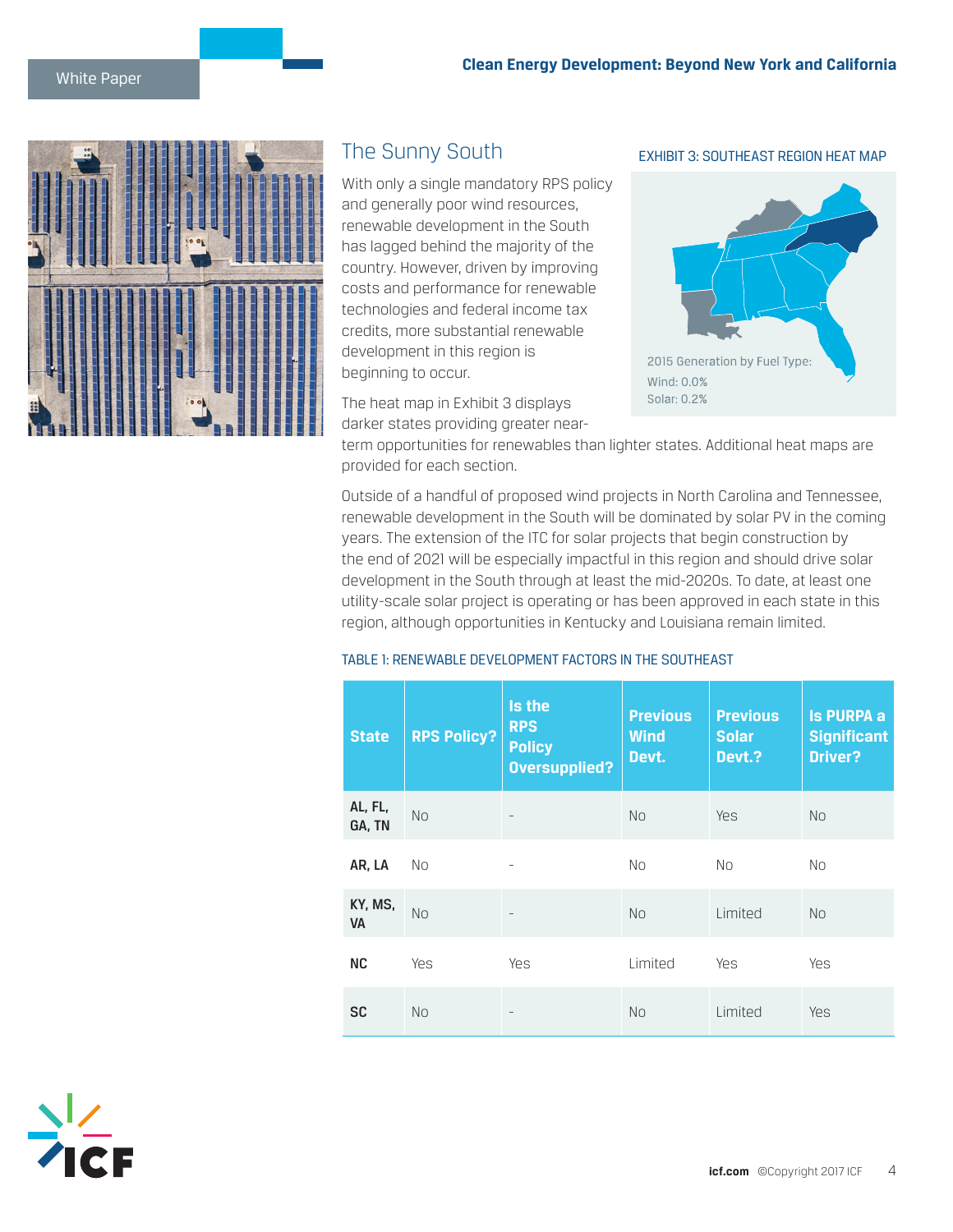

The states in this region are all regulated electricity markets, which means that projects must be approved by each state's regulators. It also means that solar capacity additions may be dictated by the integrated resource planning process and may be conducted through a request for proposal (RFP). For example, Georgia Power recently reached a settlement under its long-term energy plan with its public service commission. The utility agreed to add two blocks of 525 MW of renewable capacity, most of which would be added through competitive bidding (through RFPs) in 2017 and 2019. Barring further negotiations, this settlement defines the opportunity for renewable development in Georgia through 2021.

North Carolina remains the outlier in this region for a number of reasons. Recent solar capacity additions in the state were aided by a 35 percent state income tax credit, which was eliminated for most projects at the end of 2015. However, the state should still have one of the most active solar markets in the country, even without the tax credit, due to PURPA and voluntary capacity additions. In North Carolina, utilities are required to sign power purchase agreements of up to 15 years with qualifying facilities (5 MW or less) at the utility's avoided cost.

# The Windy Midlands

Home to the best wind resources in the country and more than a handful of mandatory RPS policies, the states in the Midlands region are no stranger to renewable energy development. However, with the region's RPS policies either no longer increasing in percentage or capacity terms (Michigan, Wisconsin, Iowa, Texas, and Montana), or mostly oversubscribed (Missouri and Minnesota) similar to the South, future renewable development in this region

#### EXHIBIT 4: MIDLANDS REGION HEAT MAP



will be primarily driven by improving renewable cost and performance and the federal tax credit extensions. Unlike the South, however, renewable development in the Midlands will primarily be wind, especially through 2020 when the latest PTC extension is set to expire.

The majority of wind projects in this region are larger projects with capacities of 100 MW or more, which may necessarily limit investment opportunities for smaller market players. In addition, many of the projects in this region are developed by established utilities and renewable development firms that also intend to own their projects. However, in spite of these trends, investment opportunities remain available due to the large number of projects.

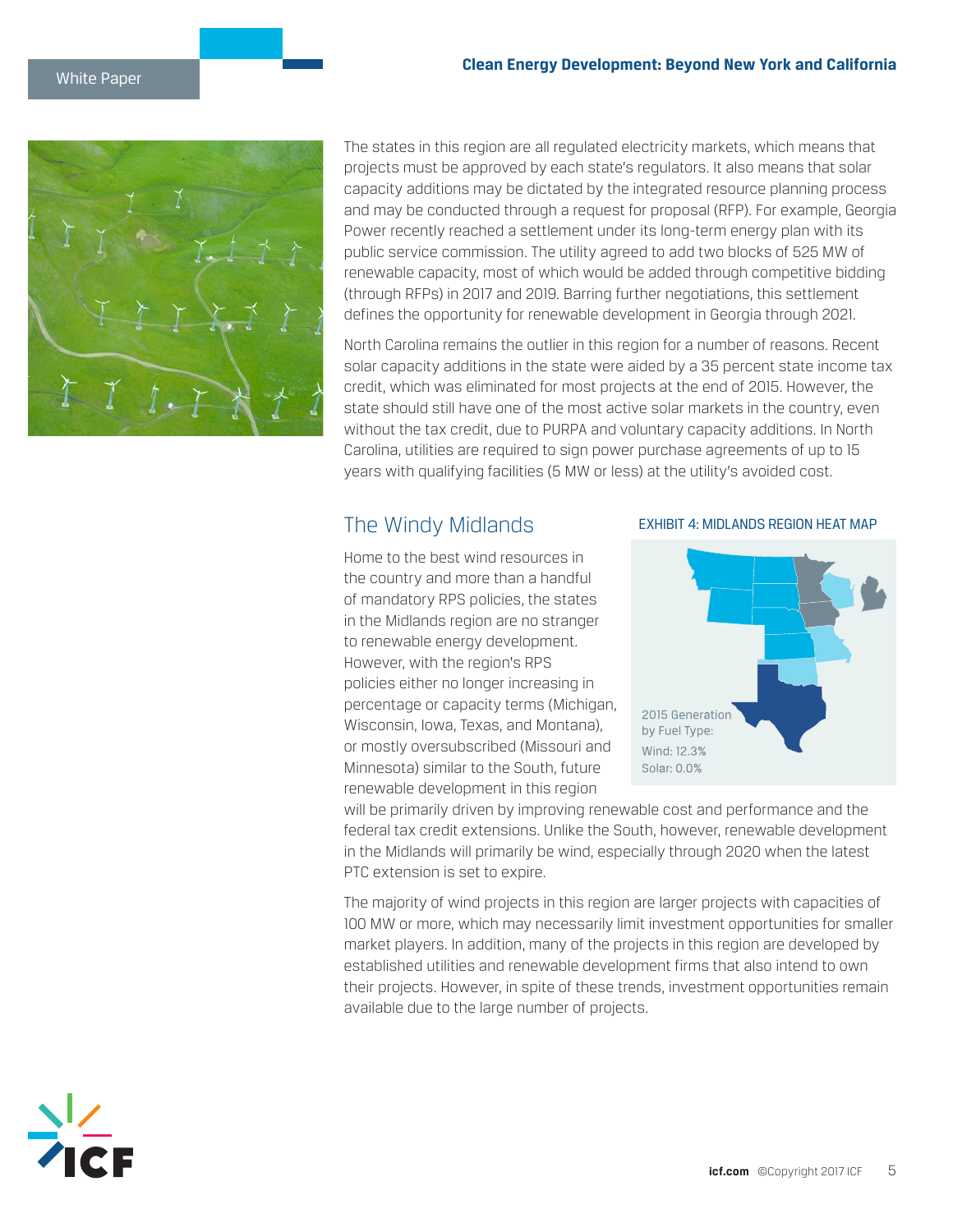| <b>State</b>      | <b>RPS Policy?</b> | Is the<br><b>RPS</b><br><b>Policy</b><br><b>Oversupplied?</b> | <b>Previous</b><br><b>Wind</b><br>Devt. | <b>Previous</b><br><b>Solar</b><br>Devt.? | <b>Is PURPA a</b><br><b>Significant</b><br>Driver? |
|-------------------|--------------------|---------------------------------------------------------------|-----------------------------------------|-------------------------------------------|----------------------------------------------------|
| IA, MI,<br>MN, WI | Yes                | Yes                                                           | <b>Yes</b>                              | Limited                                   | <b>No</b>                                          |
| MO, TX            | Yes                | Yes                                                           | Yes                                     | <b>Yes</b>                                | <b>No</b>                                          |
| <b>MT</b>         | Yes                | Yes                                                           | Yes                                     | <b>No</b>                                 | <b>No</b>                                          |
| NE, OK            | No                 |                                                               | Yes                                     | Limited                                   | <b>No</b>                                          |
| KS, ND,<br>SD, WY | No                 |                                                               | Yes                                     | No.                                       | <b>No</b>                                          |

#### TABLE 2: RENEWABLE DEVELOPMENT FACTORS IN THE MIDLANDS

There are also a number of opportunities for solar in this region. Solar development is starting to pick up in select states, including Michigan, Wisconsin, Minnesota, Missouri, and Texas. While projects in Wisconsin and Missouri have been small so far (less than 10 MW), larger projects have been announced or are under construction in Michigan, Minnesota, and Texas. As the PTC phases out and as a result solar becomes more competitive against wind, the opportunities for solar development in the Midlands will continue to expand within these states and into other states as well, particularly in Texas, which has excellent solar resources in the Western part of the state.

# The Active, Northeast RPS **Markets**

Although the federal tax extensions will still lower costs, renewable development in the Northeast will be driven—or at least supported by—the region's RPS policies. This is especially true in New England (ISO-NE), which traditionally has the highest renewable energy credit prices in the country, due to a tight balance between RPS-driven renewable energy demand and supply. While recent market developments—including

#### EXHIBIT 5: ACTIVE RPS MARKETS HEAT MAP



lower than expected energy demand and increased renewable build rates—have dampened this somewhat, New England's RPS goals will continue

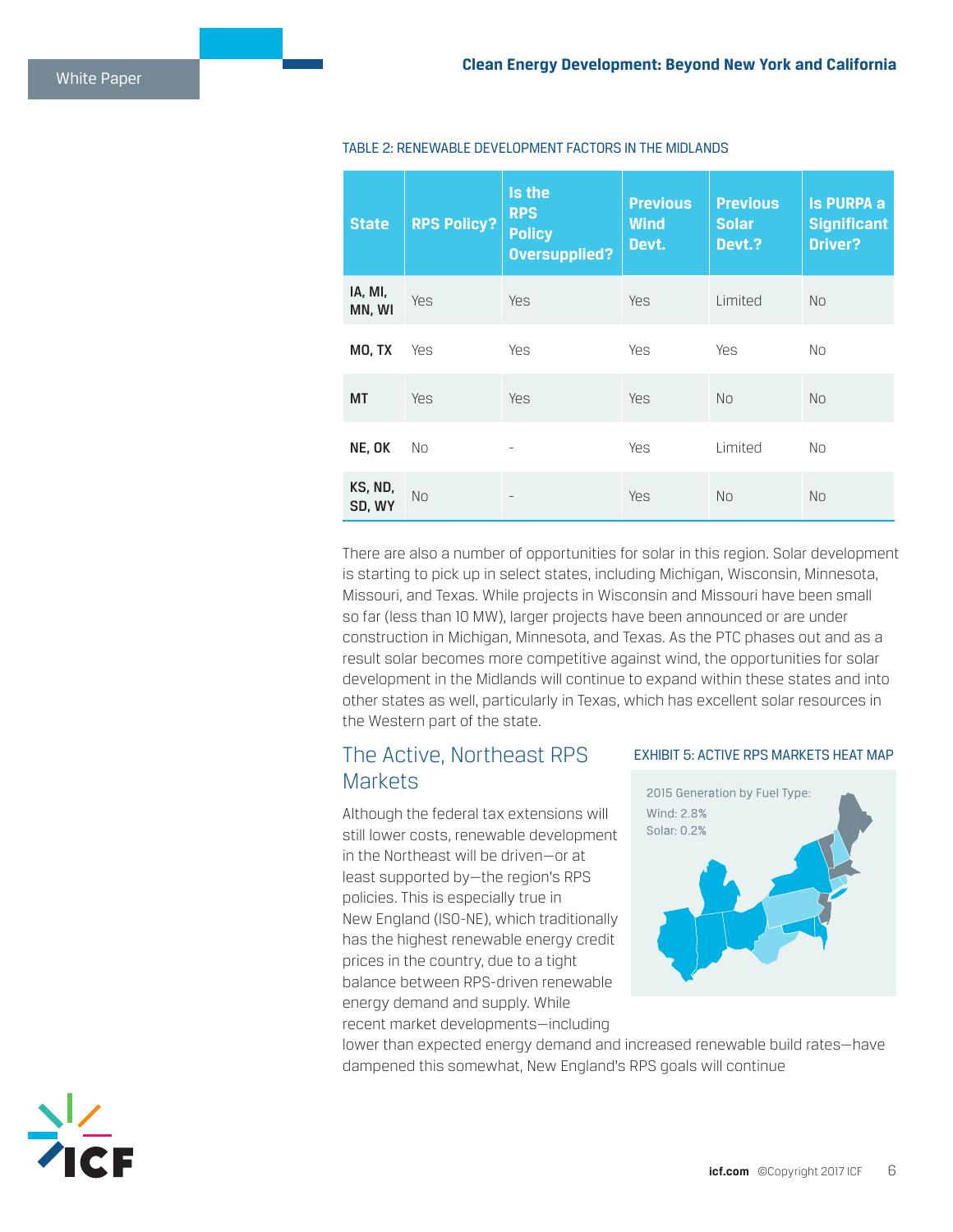to increase in future years. In addition, the New England Clean Energy RFP, held jointly by Connecticut, Massachusetts, and Rhode Island, will assure that new renewable capacity comes online over the next several years.

In PJM, which includes portions of Illinois and Indiana and all of Ohio, Pennsylvania, West Virginia, Maryland, Delaware, and New Jersey, the supply-demand balance is less tight than it is in New England. However, RPS-driven renewable energy demand is set to increase swiftly in the coming years. That increase could rationalize a lot of the current oversupply, although the build rate for new renewables will determine how quickly that occurs. Regardless, opportunities for wind development remain, especially in Illinois, Indiana, and Ohio.

| <b>State</b>      | <b>RPS Policy?</b> | Is the<br><b>RPS</b><br><b>Policy</b><br>Oversupplied? | <b>Previous</b><br><b>Wind</b><br>Devt. | <b>Previous</b><br><b>Solar</b><br>Devt.? | <b>Is PURPA a</b><br><b>Significant</b><br>Driver? |
|-------------------|--------------------|--------------------------------------------------------|-----------------------------------------|-------------------------------------------|----------------------------------------------------|
| <b>CT</b>         | Yes                | <b>No</b>                                              | Limited                                 | Yes                                       | <b>No</b>                                          |
| DE, NJ            | Yes                | Near Term                                              | Limited                                 | Yes                                       | <b>No</b>                                          |
| IL                | Yes                | Yes                                                    | Yes                                     | Yes                                       | <b>No</b>                                          |
| IN                | <b>No</b>          |                                                        | Yes                                     | Yes                                       | <b>No</b>                                          |
| MA, NY,<br>RI, VT | Yes                | No                                                     | Yes                                     | Yes                                       | <b>No</b>                                          |
| MD, OH,<br>PA     | Yes                | Near Term                                              | Yes                                     | Yes                                       | <b>No</b>                                          |
| ME, NH            | Yes                | <b>No</b>                                              | Yes                                     | <b>No</b>                                 | <b>No</b>                                          |
| WV                | <b>No</b>          |                                                        | Yes                                     | <b>No</b>                                 | <b>No</b>                                          |

#### TABLE 3: RENEWABLE DEVELOPMENT FACTORS IN THE ACTIVE RPS MARKETS

Solar development in this region will also be significant, despite generally poorer solar resources than the rest of the country, due to a number of solar-specific carve-outs in the region's RPS policies. Delaware, Illinois, Maryland, New Jersey, Massachusetts, New Hampshire, Ohio, and Pennsylvania all have solar-specific carve-outs. Out of these states, Maryland, Vermont, and Massachusetts will see the most significant utility-scale solar development in the near future, although there is at least one project announced in every state in the region.

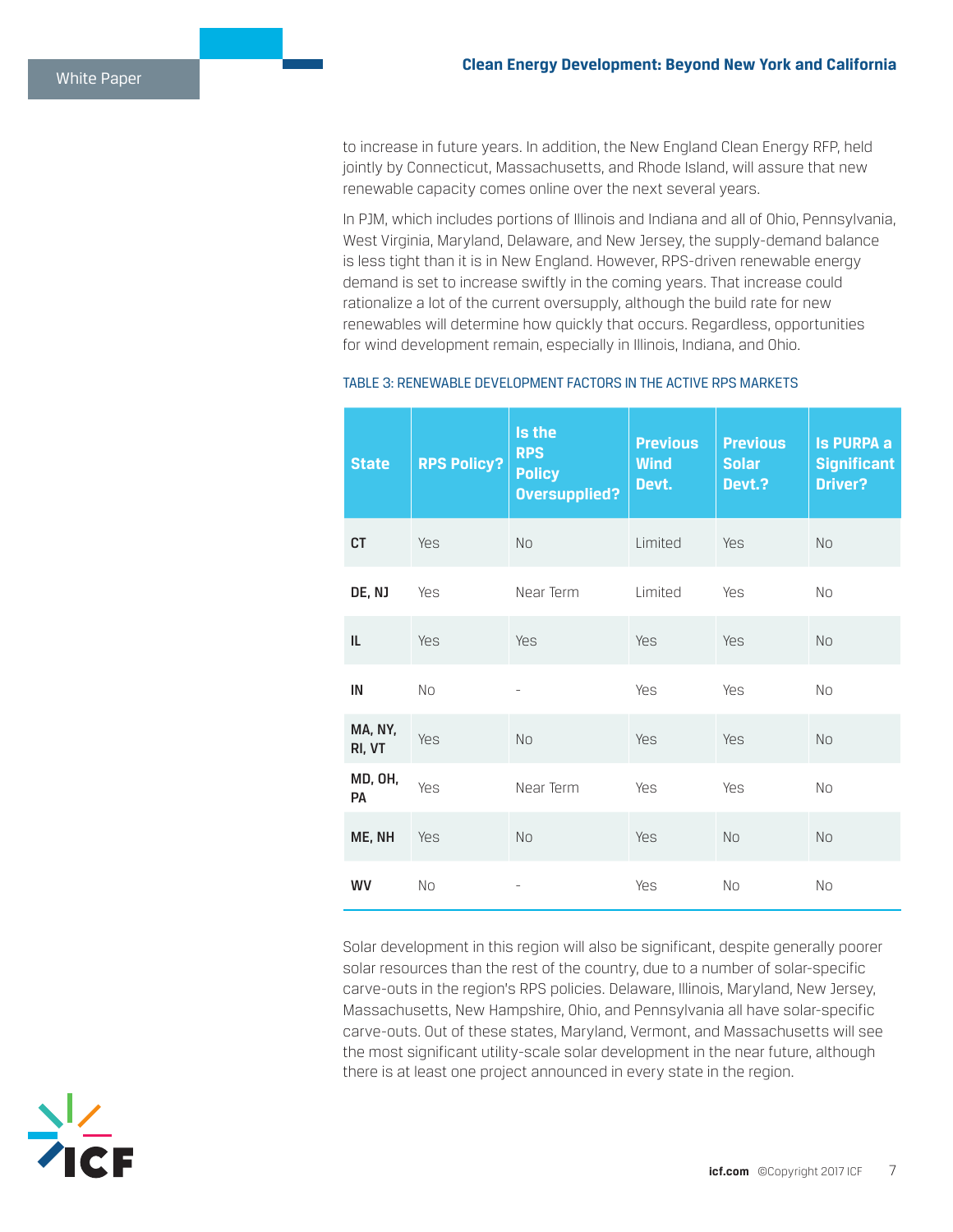## The "Mixed Bag" West

Of the four regions characterized here, renewable development in the West will be driven by the most diverse set of factors over the next several years. One of the primary factors will be out-of-state builds that will be used to meet California's RPS, which, as previously mentioned, was increased to 50 percent by 2030. According to the California Public Utility Commission's RPS calculator, California will need more than 18,000 GWh of additional

#### EXHIBIT 6: WESTERN REGION HEAT MAP



renewable energy generation to meet its 2030 goals, beyond the resources that are already contracted with the state's Load Serving Entities (LSEs) or that could be recontracted. This demand translates into a need for about 7,000–9,000 MW of incremental capacity, with some of that capacity being built outside California. Out-of-state resources that contribute to California's RPS are already located in every state in this region except Colorado.

The majority of the states in this region also have their own RPS policy. These are largely oversupplied in the near term, or in some cases, fulfillment is being suppressed by the cost caps built into the RPS. However, the region's non-California RPS policies can still serve as a primary or secondary driver for renewable development. For example, partially driven by the federal tax extensions and partially driven by the need to meet RPS compliance obligations in California, Oregon, and Washington, one of the region's largest LSEs, PacifiCorp, recently issued an RFP for incremental renewable capacity.

| <b>State</b> | <b>RPS Policy?</b> | Is the<br><b>RPS</b><br><b>Policy</b><br><b>Oversupplied?</b> | <b>Previous</b><br><b>Wind</b><br>Devt. | <b>Previous</b><br><b>Solar</b><br>Devt.? | <b>Is PURPA a</b><br><b>Significant</b><br><b>Driver?</b> |
|--------------|--------------------|---------------------------------------------------------------|-----------------------------------------|-------------------------------------------|-----------------------------------------------------------|
| AZ, CA       | <b>Yes</b>         | Near Term                                                     | <b>Yes</b>                              | Yes                                       | <b>No</b>                                                 |
| CO, NM       | Yes                | No.                                                           | Yes                                     | Yes                                       | No.                                                       |
| ID, UT       | <b>No</b>          |                                                               | <b>Yes</b>                              | Yes                                       | <b>Yes</b>                                                |
| ΝV           | Yes                | <b>Yes</b>                                                    | Yes                                     | <b>Yes</b>                                | No                                                        |
| <b>OR</b>    | Yes                | Near Term                                                     | Yes                                     | Yes                                       | <b>Yes</b>                                                |
| <b>WA</b>    | Yes                | Yes                                                           | Yes                                     | No                                        | No                                                        |

#### TABLE 4: RENEWABLE DEVELOPMENT FACTORS IN THE MIXED BAG WEST